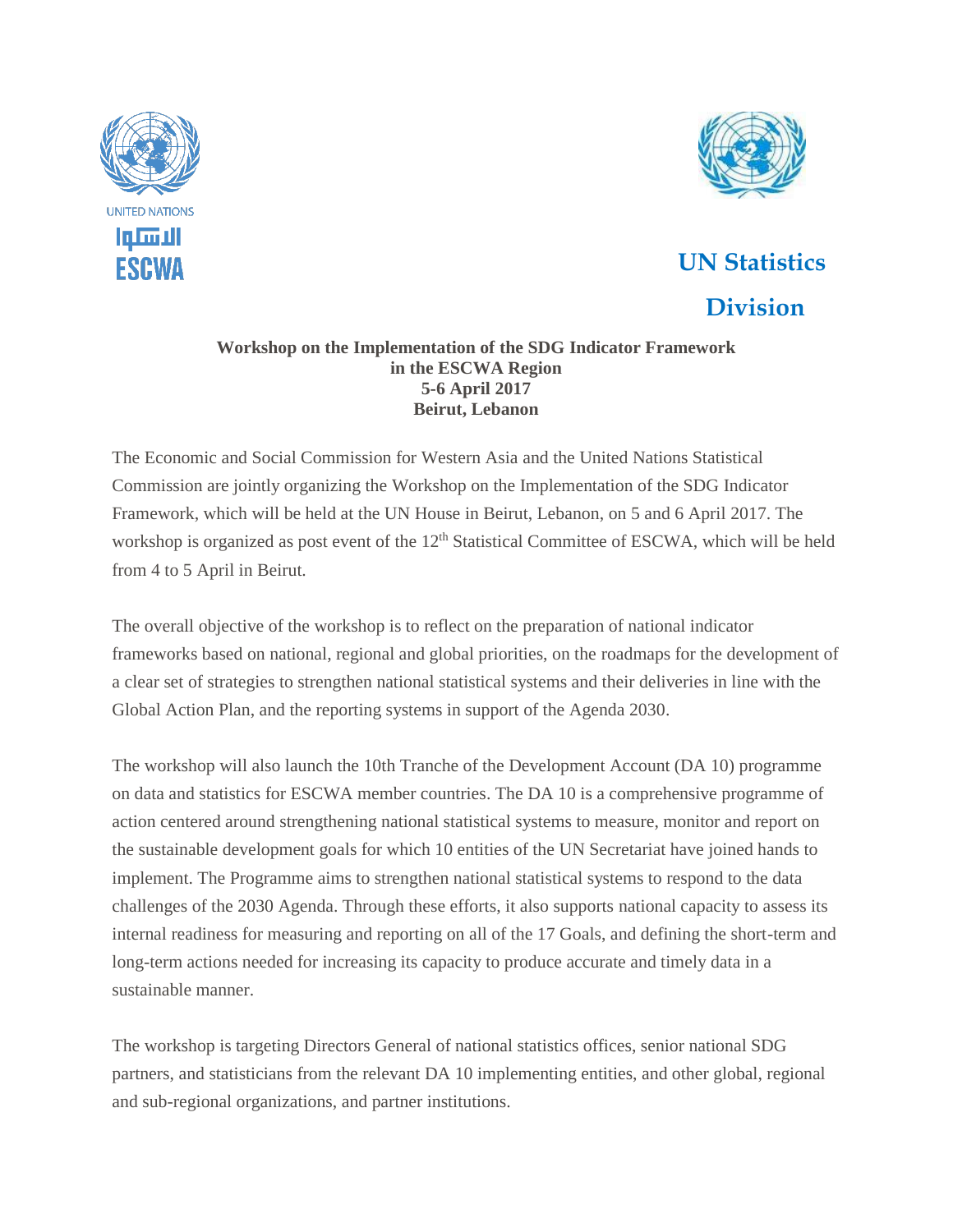Agenda

| Day 1 - 5 April |                                                                                   |
|-----------------|-----------------------------------------------------------------------------------|
| 14:00-14:15     | Registration                                                                      |
| $14:15 - 15:00$ | Session 0: Opening/Outline of the DA10/Objective of the Workshop                  |
|                 | Welcome and Bridging global initiatives on data and statistics with regional and  |
|                 | country level development plans and actions                                       |
|                 | ESCWA, Mr. Juraj Riecan                                                           |
|                 | UNSD, Ms. Francesca Perucci                                                       |
|                 | The Arab context and the objective of the workshop                                |
|                 | ESCWA, Ms. Neda Jafar                                                             |
|                 | Discussion                                                                        |
| $15:00 - 17:00$ | Session 1: SDG Indicators - global, regional and national frameworks              |
|                 | (localizing SDGs)                                                                 |
|                 | <b>Chair: Mr. Hedi Al Saidi (Tunis)</b>                                           |
|                 | The Global Indicator Framework                                                    |
|                 | UNSD, Ms. Francesca Perucci                                                       |
|                 | Egypt<br>$\bullet$                                                                |
|                 | Developing a regional indicator framework                                         |
|                 | ESCWA, Ms. Neda Jafar                                                             |
| $15:30 - 15:45$ | <b>Coffee Break</b>                                                               |
|                 | Other initiatives of entities/partner organizations at the global/regional levels |
|                 | Regional ICPD-SDG Framework - UNFPA Regional Office, Ms. Hala                     |
|                 | Yousef                                                                            |
|                 | $\bullet$ ILO – Mr. Yves Perardel                                                 |
|                 | Developing national SDG indicator framework – issues and challenges               |
|                 | Iraq                                                                              |
|                 | Jordan                                                                            |
|                 | Palestine                                                                         |
|                 | Discussion                                                                        |